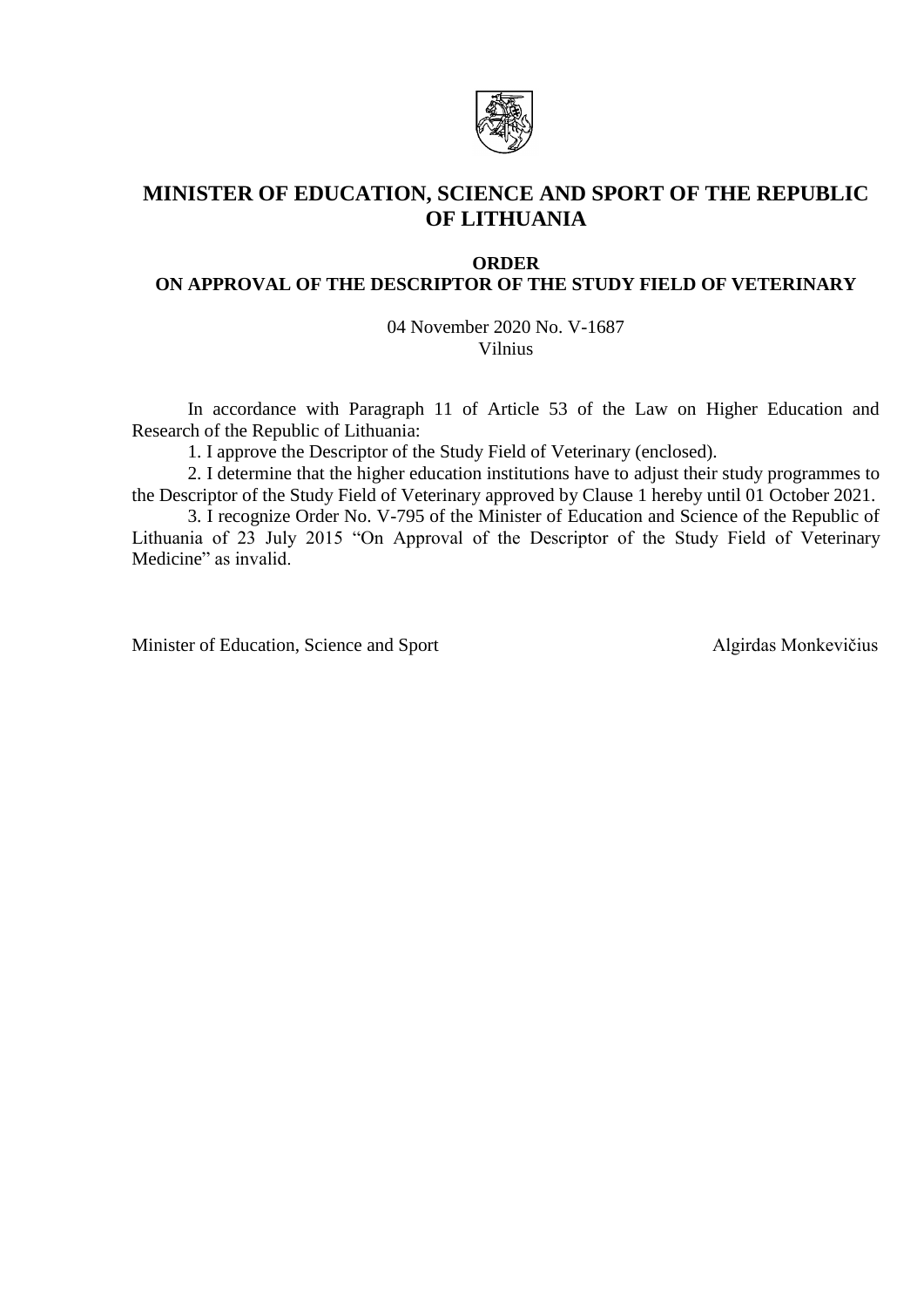### APPROVED

by Order No. V-1687 of the Minister of Education, Science and Sport of the Republic of Lithuania of 04 November 2020

# **DESCRIPTOR OF THE STUDY FIELD OF VETERINARY**

# **CHAPTER I GENERAL PROVISIONS**

1. The Descriptor of the Study Field of Veterinary (hereinafter – Descriptor) regulates the special requirements for the study programmes in the study field of veterinary (H01) that belongs to the group of study fields of veterinary sciences (H). The Descriptor regulates the study field of veterinary in the scope not covered by the General Requirements for the Studies approved by Order No. V-1168 of the Minister of Education and Science of the Republic of Lithuania of 30 December 2016 "On approval of the General Requirements for the Studies."

2. The Descriptor was prepared in consideration of the recommendations of the European System of Evaluation of Veterinary Training (ESEVT), Manual of Standard Operating Procedure, and the recommendations of the Accreditation Committee of Veterinary Nurse Education (ACOVENE) and the Veterinary European Transnational Network of Nursing Education and Training (VETNNET).

3. The Descriptor's requirements shall be applied for college studies of the first cycle and integrated university studies in the field of veterinary that may be conducted only as full-time studies.

4. The persons, who complete the college veterinary field studies, receive professional bachelor's degree that is in conformity with the sixth level of the Lithuanian Qualifications Framework and the European Qualifications Framework for lifelong learning, and the qualification of veterinary nurse attested by the diploma of professional bachelor and diploma supplement. The persons, who complete the university veterinary studies, receive master's degree that is in conformity with the seventh level of the Lithuanian Qualifications Framework and the European Qualifications Framework for lifelong learning, and the veterinary doctor qualification attested by the master's diploma and diploma supplement.

5. The college studies in the field of veterinary may also be provided as studies within the study programmes classified under two study fields, upon completion of which the double degree of professional bachelor is awarded.

6. There are no special requirements established in the Descriptor for the persons, who want to be admitted to the study programmes of veterinary medicine.

7. With regard to the cycle of the study programme, type of studies and level, the purpose of the studies of the field of veterinary is the following:

7.1. purposes of college studies:

7.1.1. to prepare qualified veterinary nurses, who know the animal morphology, physiological and pathological processes, and who are able to take care, protect and nurse animals;

7.1.2. to train the abilities to receive the patients, to nurse them, to grant the first aid, to prepare the premises in the clinic and other premises of veterinary purpose, the equipment and devices available in the clinic, and the animals for procedures and tests;

7.1.3. to grant knowledge, skills and competences necessary to assist veterinary doctor properly in the course of surgical procedures and other interventions;

7.1.4. to train the skills and abilities necessary to issue the medicines prescribed by veterinary doctor to the clients, to explain, how to use and store the medicines properly and safely;

7.1.5. to train the ability to improve own professional competence so that it would satisfy the international standards of professional training;

7.2. purposes of university studies: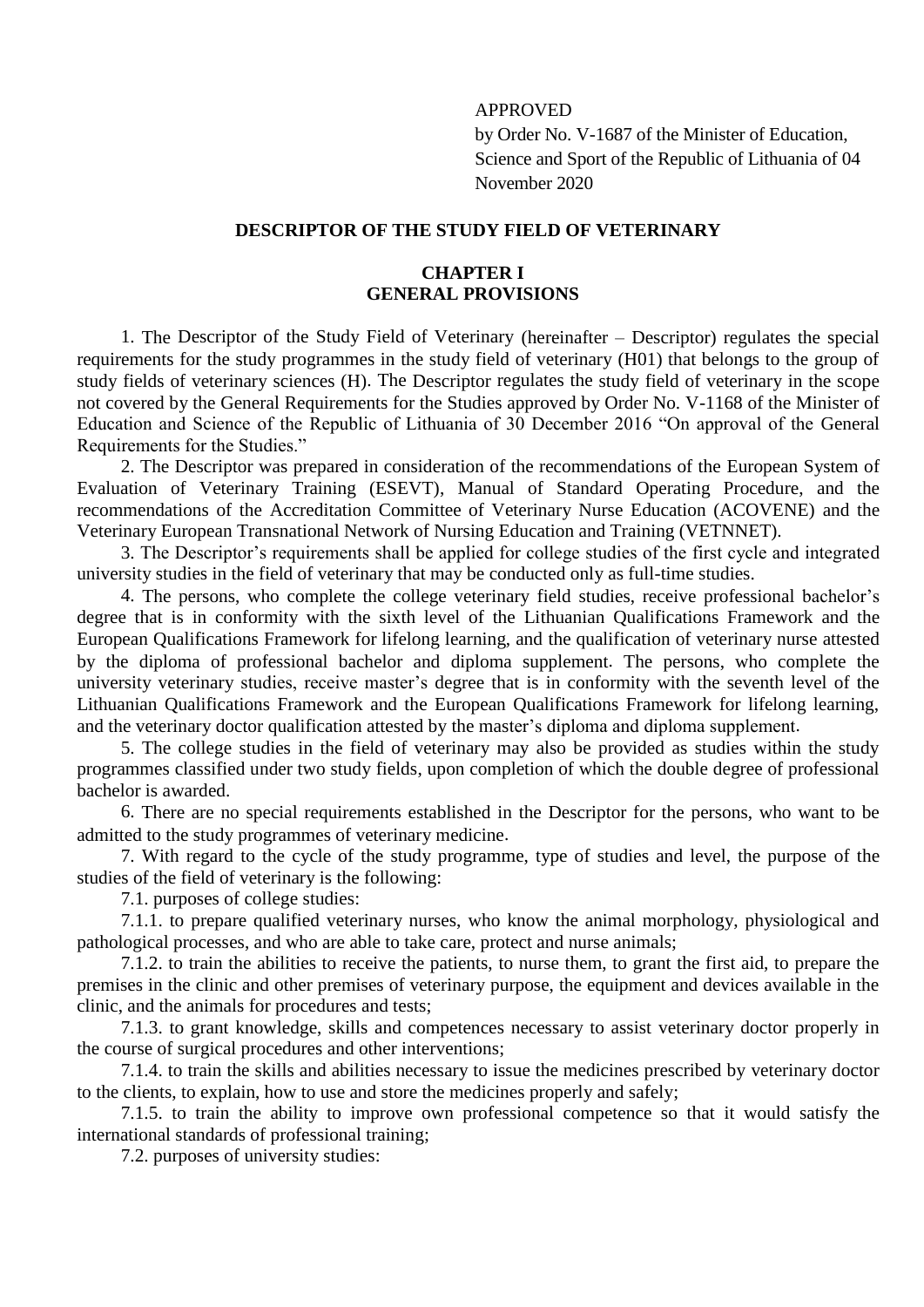7.2.1. to prepare highly qualified veterinary doctors, who would understand well the Lithuanian and EU legal acts governing veterinary activities, and to grant them enough scientific knowledge and skills necessary for veterinary doctor activities;

7.2.2. to grant knowledge about animal body structure, functions, behaviour and physiological needs, and welfare of animals;

7.2.3. to develop special clinical, epidemiological and analytical skills that are needed for prevention of animal diseases, their diagnosing, treatment and nursing, including first aid, anaesthesia and painless putting to sleep, and specific knowledge about diseases that may be transmitted to humans;

7.2.4. to grant knowledge about food hygiene and technologies related to production of animal feed or food products of animal origin intended for humans and their introduction to market, including the skills and competences necessary to understand and spread good practice in this area;

7.2.5. to train the skills and abilities necessary to ensure animal raising, feeding, welfare, reproduction and veterinary hygiene;

7.2.6. to grant knowledge, skills and competences necessary for safe and responsible prescription, issuance and use of veterinary medicines to treat animals and to assure safety of food chain and environmental protection;

7.2.7. to train creative, scientific and critical thinking and ability to maintain sufficient professional competence through lifelong learning.

8. A veterinary doctor who has finished integrated veterinary studies, may pursue qualification of veterinary doctor of certain practice (speciality) by studying the residency of veterinary medicine and/or may pursue the scientist's career through the studies of PhD.

#### **CHAPTER II CONCEPT AND SCOPE OF THE STUDY FIELD**

9. The studies of veterinary field cover body structure of different domestic animals, pets, furry animals, wild, exotic and laboratory animals, birds, bees and fish, processes happening in their organisms; causes and signs of diseases, diagnosing, treatment and nursing methods, safe administration of veterinary medicines; prophylaxis of diseases, assurance of productivity and welfare; veterinary supervision of management of products of animal origin by the State, assurance of food safety, management of veterinary medicines, veterinary aids, feed and their supplements; territory's protection from communicable animal diseases; scientific researches focused on harmonious environment; animal health promotion, welfare and public health through application of "one health" model: healthy animal – safe food – safe society.

10. The studies have to be based on academic and creative freedom, unity of science and studies, ethics, and training of the harmonious personality able to ensure animal health and welfare, public health and society's confidence in veterinary doctor profession.

11. The studies have to assure efficient implementation of lifelong learning system, to apply effectively the opportunities provided by information technologies, to develop ecological selfconsciousness, to promote sustainable consumption and responsible attitude to the economic development.

12. The studies include medical physics, chemistry, animal biology, zoology and cell biology, feed plant biology and toxic plants, biomedical statistics, professional language, introduction to profession and information literacy, anatomy, histology and embryology, physiology, biochemistry, general and molecular genetics, agronomy, animal hygiene, pharmacology, pharmacy and pharmacotherapy, pathology, toxicology, parasitology, microbiology, virology, immunology, epidemiology, professional ethics and communication, economics and management, animal ethology and welfare, animal nutrition, obstetrics, reproduction and reproductive disorders, clinical pathology, clinical pharmacy, surgery, anaesthesiology, clinical practice, preventive medicine, diagnostic imaging, therapy in common animal species and propaedeutics, animal production, including breeding, husbandry and economics, herd management, veterinary legislation including official controls, forensic veterinary medicine and certification, public health, control of food, feed and animal by-products, zoonoses, food hygiene and food microbiology, and food technologies. The college studies cover only the scope of the listed areas necessary to achieve the learning outcomes of the studies of veterinary nurse.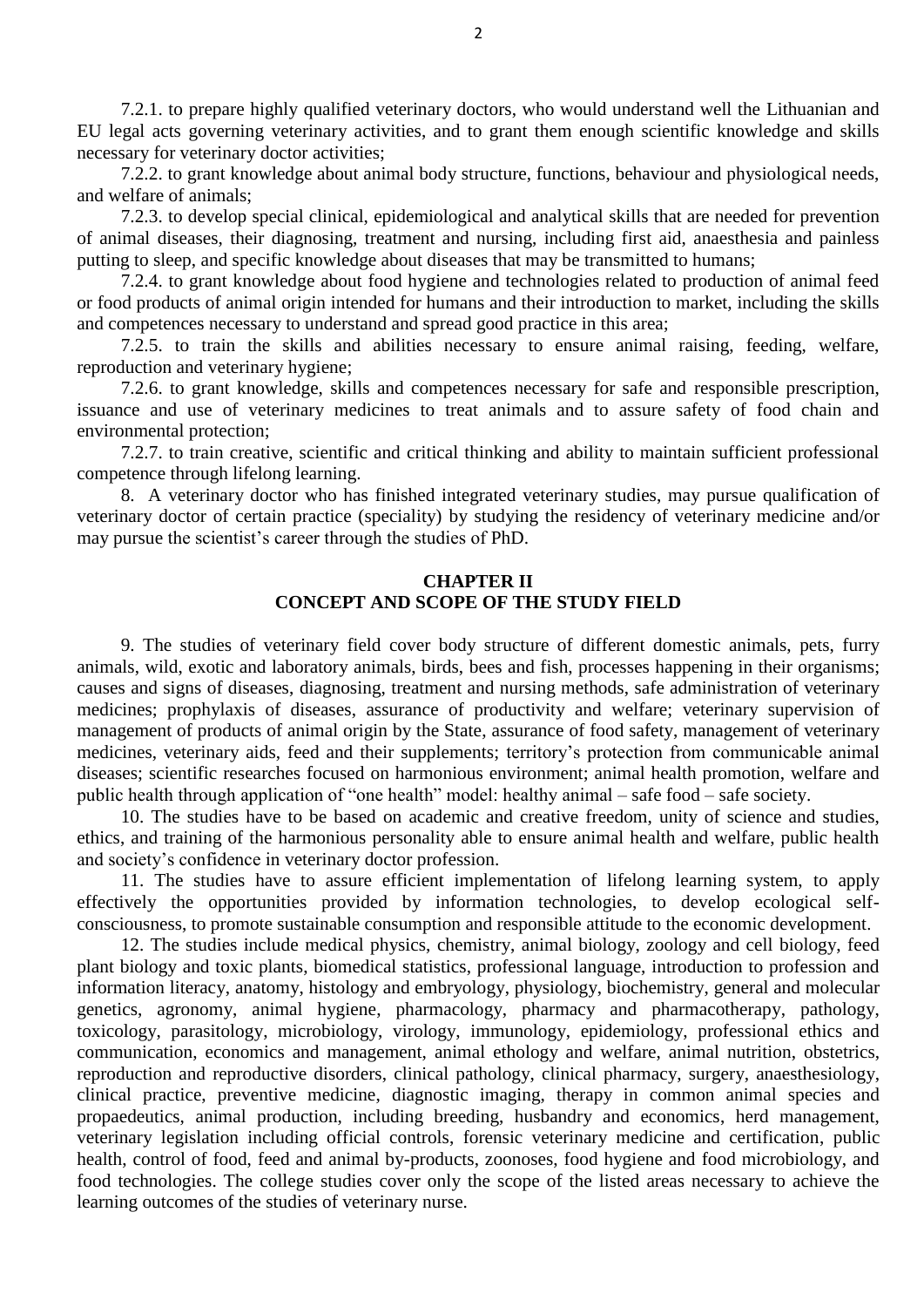13. Higher education institutions have to foresee strategic research priority areas, where interdisciplinary fundamental and applied research activities are carried out.

14. Higher education institutions have to ensure close cooperation with external partners in research implementation, practical and teaching activities related to veterinary medicine or affiliated with veterinary sciences.

15. Graduates of veterinary studies at university level may work in the public and private sector of veterinary activities.

16. Professional work areas of veterinary nurse include theoretical and practical competences of animal care and nursing, recognition of diseases, their course and severity, preparation of diagnostic tools and veterinary doctor premises and performance of procedures, while acting as a veterinary doctor's assistant, acquired during the studies and while improving the professional activities in the course of veterinary practice.

17. The activities of veterinary nurses shall not be licensed. Veterinary nurses may perform assisting practical work of veterinary doctors' in various companies and institutions providing veterinary services in the procedure established by the State Food and Veterinary Service and under supervision of a veterinary doctor.

18. The professional work areas of veterinary doctor include theoretical and practical competences of prevention, diagnosing and treatment of animal diseases, animal nursing, food safety and control, epidemiology of communicable animal diseases, organisation of veterinary activities, research and consultations on the issues of veterinary activities, and veterinary pharmacy acquired during the studies and while improving the professional activities in the course of veterinary practice.

19. Veterinary doctors may engage in private veterinary practice only if they have a licence of veterinary practice issued by the competent public authority in accordance with the legal acts; they may engage in veterinary pharmacy practice only if they have a licence for veterinary pharmacy issued by the competent public authority.

20. Private veterinary doctors diagnose animal diseases and treat animals, except for the diseases, to which the restrictions established by the State Food and Veterinary Service are applied; they vaccinate animals in preventive procedure, consult animal keepers; issue veterinary documents in accordance with the legal acts; if they suspect the communicable animal disease, they notify the competent public authority without delay and undertake measures to stop its spread; if they identify zoonosis, epizootic animal diseases, they perform the veterinary works indicated by the competent public authority and report to that authority for the done works related to prophylaxis and treatment of communicable animal diseases; they raise professional qualification and educate society on the issues of veterinary.

21. Veterinary doctors employed in the public veterinary authorities perform the work of the competent public authority established in the legal acts, control compliance with the legal acts, spread of communicable animal diseases, assurance of animal welfare, and suitability of imported, produced, supplied and used feed and its supplements, products of animal origin, animal by-products and their derivatives, products of genetic material and veterinary medicines for use.

22. Universities preparing and implementing the integrated study programmes of veterinary field should work in compliance with the Directive 2005/36/EC of the European Parliament and of the Council of 7 September 2005 and the Directive 2013/55/EU of the European Parliament and of the Council of 20 November 2013 amending Directive 2005/36/EC on the recognition of professional qualifications, recommendations of the European Association of Establishments for Veterinary Education (EAEVE), the World Organisation for Animal Health (OIE), and the Federation of Veterinarians of Europe (FVE) governing education and professional veterinary surgeon standards; the persons preparing and implementing the college studies of the first cycle should work in compliance with the recommendations of the Accreditation Committee for Veterinary Nurse Education (ACOVENE) and the Multilateral European Network for Veterinary Nurse Training (VETNNET) governing education and professional standards of veterinary nurse.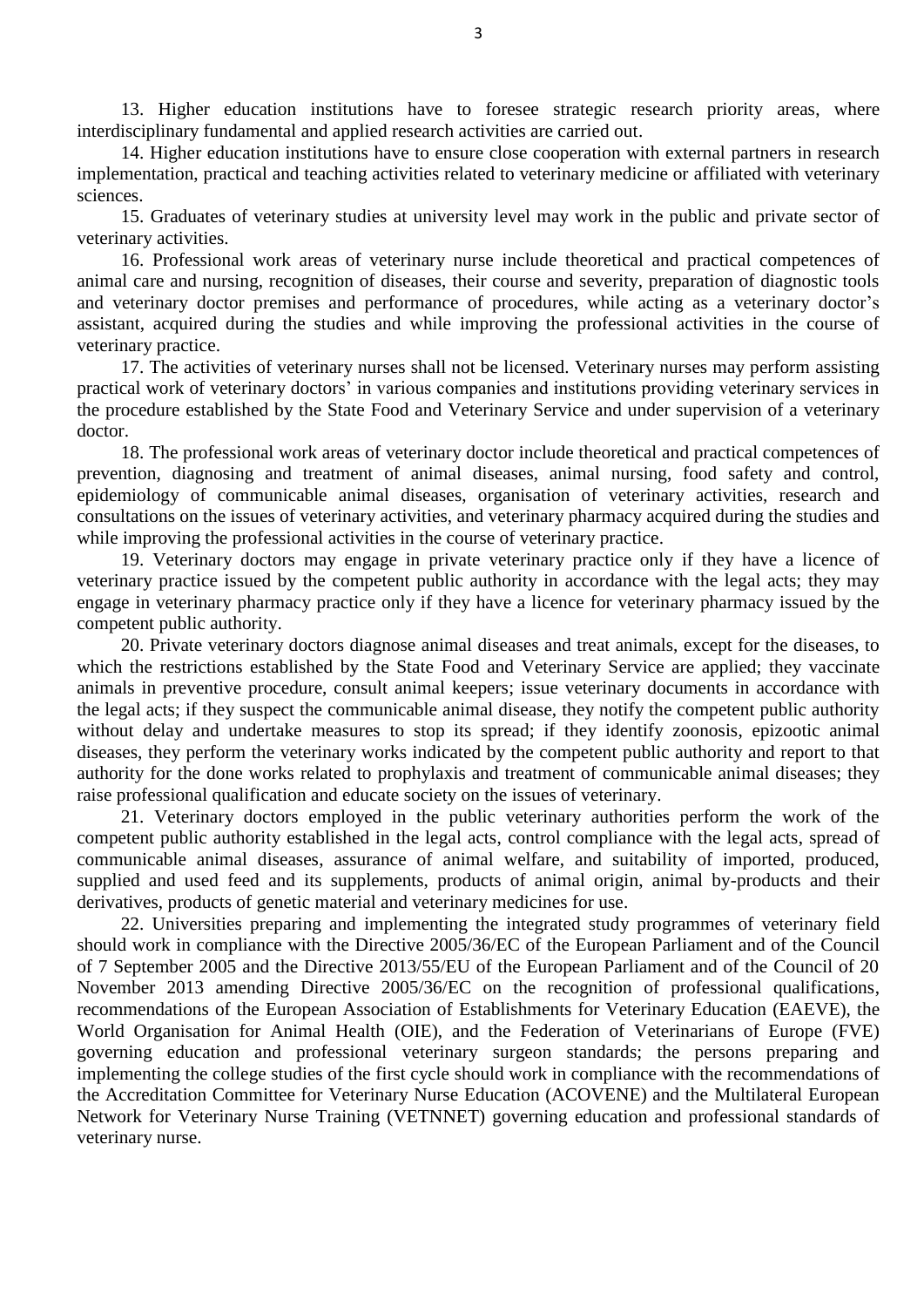23. When formulating learning outcomes for the veterinary medicine field programmes, the national and international requirements for the profession of veterinary nurse or veterinary doctor should be taken into account. The content of the study programmes has to be oriented to the national and international needs and priorities established in the Lithuanian and the EU strategical documents.

24. When college studies are completed, the following learning outcomes have to be achieved:

24.1. knowledge and its application. The person:

24.1.1. is able to evaluate the limits of professional activities and responsibility, applies provisions of legal acts and professional ethics documents in professional practice, and provides professional information according to the competence;

24.1.2. is able to systemise critically and to integrate the knowledge acquired while studying to make decisions within the boundaries of professional activities;

24.1.3. is able to apply scientific principles, methods and knowledge in the veterinary practice and researches;

24.2. skills to carry out research. The person:

24.2.1. is able to perform scientific applied veterinary nursing researches, to interpret, analyse, generalise and present the results;

24.2.2. is able to apply the evidence-based practice to solve the problems within own competence boundaries;

24.3. social skills. The person:

24.3.1. is able to communicate fluently in the national and foreign language with colleagues and clients, to convey ideas orally and in writing, and to offer their solution methods;

24.3.2. is able to communicate in the electronic space, to apply computer technologies of information transmission, and to convey information to veterinary doctors and society;

24.3.3. is able to consult the animal keepers reasonably on the issues related to veterinary nursing in the practical job;

24.3.4. is able to assume responsibility for the work quality and to act in accordance with professional ethics and public spirit;

24.4. personal abilities. The person:

24.4.1. is able to think abstractly and to assess critically own professional activity, knowledge and skills;

24.4.2. is able to organise and plan rationally own time and work;

24.4.3. is able to use literature, databases and other information sources;

24.4.4. is able to study independently and to apply the acquired knowledge in practice;

24.5. special abilities. The person:

24.5.1. is able to apply protective measures that prevent spread of diseases;

24.5.2. is able to make appointments for animals, to receive the animals in the clinic, and to make sure that the animal is taken appropriate care;

24.5.3. is able to perform financial operations after the consultation or treatment, and to sell certain products;

24.5.4. is able to maintain the veterinary clinic, to prepare the environment, tools and materials in the clinic appropriately;

24.5.5. is able to get the patients ready for medical procedures and tests;

24.5.6. is able to render first aid, to evaluate the animal's clinical condition, to maintain main vital functions, and to perform primary differential diagnostics;

24.5.7. is able to provide care to the animal, to recognise and describe signs of diseases, their course and severity of the clinical signs;

24.5.8. is able to supervise the animal's healing process and to provide the necessary post-surgical care to the animal;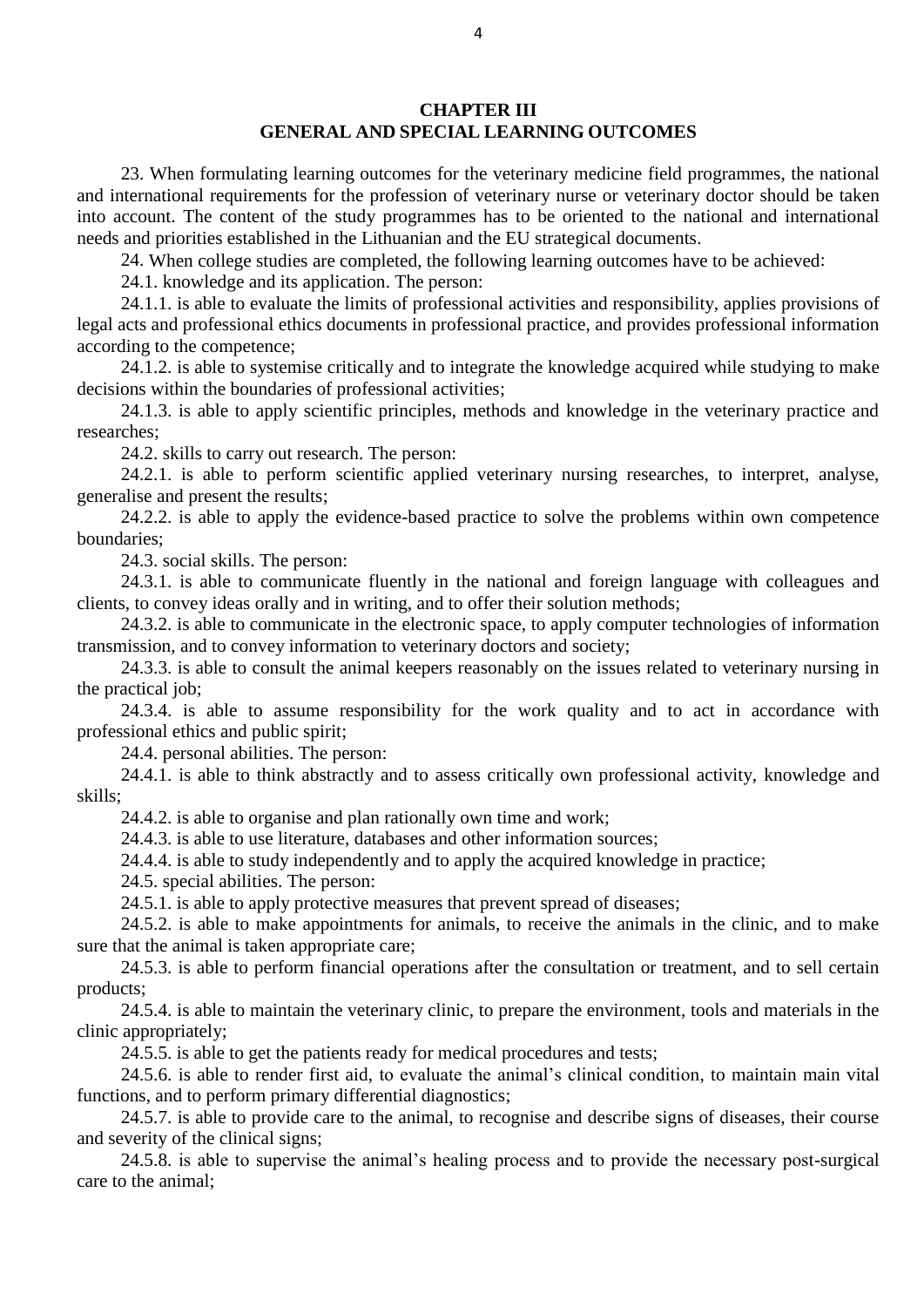24.5.9. is able to convey veterinary doctor's explanations to the client, how to take care of the ill animal at home;

24.5.10. is able to take blood, urine and other samples for laboratory testing

24.5.11. is able to prepare diagnostic imaging equipment, materials and the animals for diagnostic imaging;

24.5.12. is able to assist veterinary doctor when the animal is X-rayed;

24.5.13. is able to prepare animals properly for medical procedures or tests performed by veterinary doctor;

24.5.14. is able to perform safely and effectively specific certain clinical and medical procedures assigned by the veterinary doctor;

24.5.15. is able to assess veterinary doctor during surgical procedures and to perform simple operations on veterinary doctor's assignment;

24.5.16. is able to select the appropriate measures and to take care of the animal in the post-surgical period;

24.5.17. is able to prepare the anaesthetic equipment and tools necessary for the anaesthetic procedure;

24.5.18. is able to prepare the animal for anaesthesia and to assist veterinary doctor during the anaesthesia procedure;

24.5.19. is able to issue the medicines prescribed by veterinary doctor to the clients and is able explain, how to use and store them properly and safely;

24.5.20. is able to calculate the dose prescribed by veterinary doctor and to administer or inject it to the animal;

24.5.21. is able to keep and store veterinary documentation properly, to perform rational calculations, and to manage accounting of veterinary products.

25. When the integrated studies are completed, the following learning outcomes have to be achieved:

25.1. knowledge and its application. The person:

25.1.1. understands and is able to apply knowledge about basic and applied science, research methods and legislation on which the activities of the veterinary surgeon are based, to apply the principles of effective interpersonal interaction based on humanism, veterinary legal standards and professional ethics;

25.1.2. understands and is able to apply the knowledge about animal behaviour, structure, physiological functions, biochemical and pathological processes of animals, their rearing, breeding, care and welfare;

25.1.3. knows etiology, pathogenesis, epidemiology, clinical signs, diagnostic methods, treatment of the most frequent diseases and disorders that occur in all common domestic animal species, and other diseases of international importance that pose a risk to the national and international biosecurity and trade, in order to prevent the spread of diseases;

25.1.4. understands and is able to apply the knowledge about the main medicines, their effect, pharmacodynamics, pharmacokinetics and pharmacopathy, compatibility and interaction; is able to follow legislation and guidelines regarding responsible use of medicines, including a responsible use of antimicrobials and antiparasitic drugs;

25.1.5. understands and is able to solve the veterinary-related public health problems, is able to analyse the epidemiological situation of outbreaks the epidemics and pandemics of national and crossborder diseases, food-borne diseases, new and recurring diseases, and to apply the principles of "One Health"; is able to apply the knowledge of food hygiene and food production technologies;

25.1.6. knows and is able to apply legislation related to the state and private veterinary practice, the rights of a veterinary doctor, tax requirements for veterinary practice, the structure of the state veterinary service and its functions; is able to organise, manage and implement veterinary activities, record analyse, share and provide information in effective measures ;

25.1.7. understands and is able to apply the evidence-based principles of veterinary medicine in practice;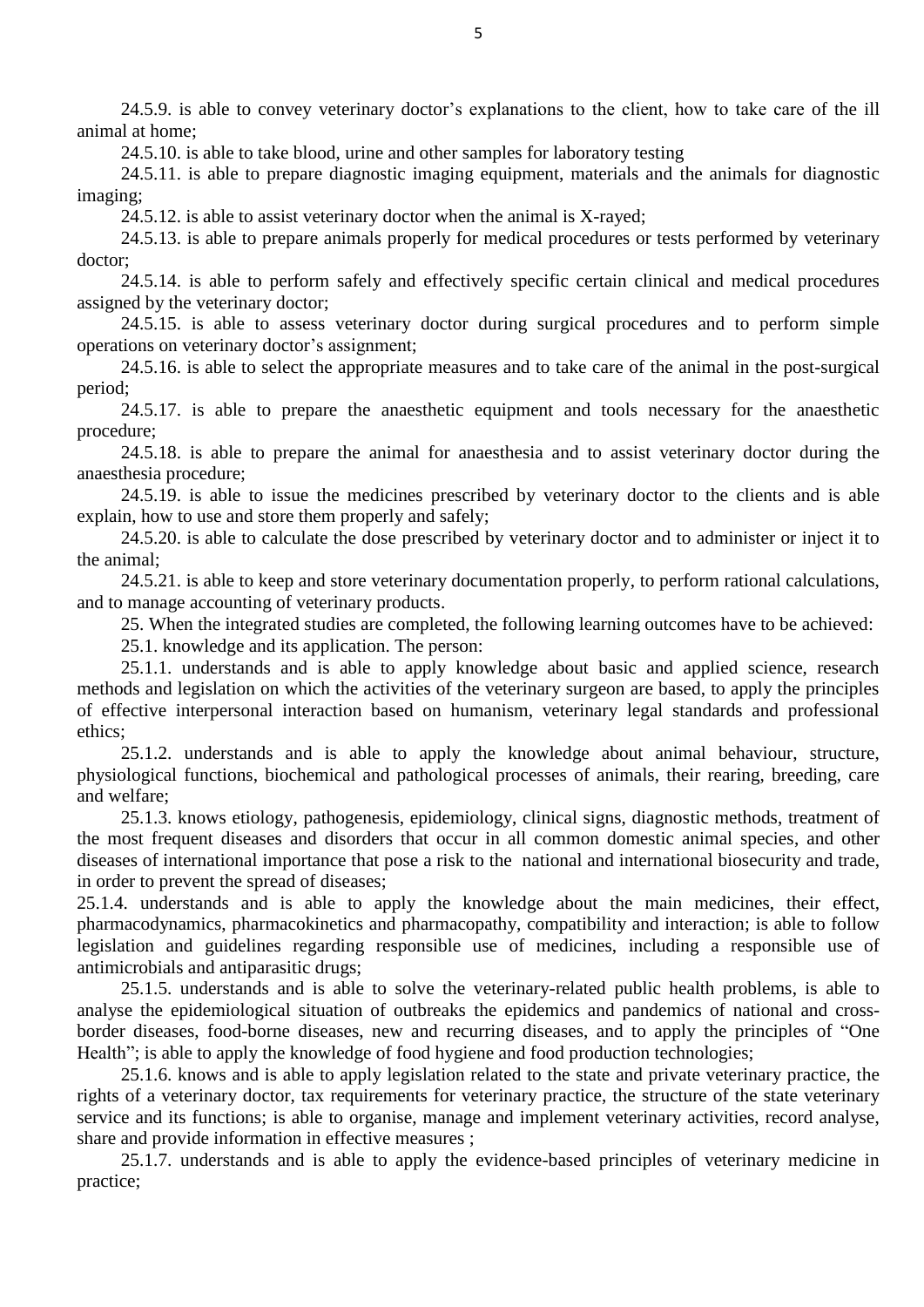25.2. skills to carry out research. The person:

25.2.1. is able to apply the evidence-based veterinary practical skills to ensure animal health and welfare and public health related to veterinary activities, and to develop veterinary science and practice considering social and economic factors;

25.2.2. is able to apply clinical, laboratory and scientific research methods, to analyse and understand the research problem, and to implement the 3R principles *(replacement, reduction, refinement*), to collect and process the obtained data applaying statistical methods, and the use of information technologies;

25.3. social skills. The person:

25.3.1. is able to cooperate and communicate with colleagues, clients, society and competent authorities in e manner that is efficiently, responsible and in compliance with confidentiality and privacy regulations; to understand ethical and legal liability to patients, clients, colleagues, society and the environment; to disseminate the practical and scientific advances of the veterinary knowledge;

25.3.2. is able to use the professional skills to ensure the progress of veterinary science knowledge, in order to improve animal care, health and welfare and public health related to veterinary activities;

25.3.3. is able to cooperate and communicate clearly with referral and diagnostic services and to provide correct information to them;

25.3.4. is able to combine the professional skills with the principles of sustainable development of society and the concept of "green" growth, to assume responsibility for own activity and its contribution to the development of the community, region or country and the impact on the environment;

25.4. personal skills. The person:

25.4.1. is able to work professionally and honestly as a member of a multi-disciplinary team and individually, in consideration to the professional, legal and ethical responsibilities and economic context in which a veterinarian operates; demonstrates an ability of lifelong learning and a commitment to learning and professional development; is able to review and evaluate literature and presentations critically; provides professional assistance to colleagues if necessary; seeks professional help, in recognition of the personal and professional limits.

25.4.2. is able to organise and plan own activity, to cope with incomplete information, to deal with contingencies, and adapt to changes.;

25.4.3. is able to participate in self-audit and peer-group review processes in order to improve the performance efficiency and making of innovative decisions;

25.4.4. is able to work in multicultural and international environment, to consider the customs of other nations, to develop the general knowledge of science.;

25.4.5. is able to develop the socially responsible veterinary business and maintain a culture of community in society and responsibility for their activities; ;

25.5. special abilities. The person:

25.5.1. is able to analyse and apply the legal acts that establish monitoring and control of animal health, welfare, zoonoses and other reportable diseases; to apply knowledge of quality assurance systems and risk management principles, and requirements for safe use of veterinary medicines and biocides in veterinary practice;

25.5.2. is able to properly collect, analyse and publish the important information about causes of animal diseases, to carry out a complete clinical examination, to use the modern diagnosing equipment safely, to advise and prescribe effective, evidence-based treatment, to prepare accurate clinical and client records, and reports to the colleagues and society in an acceptable and comprehensive manner;

25.5.3. is able to handle and if necessary restrain the animal patients properly, safely and with respect to the animals, and instruct others helping the veterinary doctor how to perform these techniques;

25.5.4. is able to perform exhaustive clinical examination, to collect, preserve, and transport samples, to select appropriate diagnostic equipment and tools, and to carry out the necessary tests; to interpret the received test results, to understand their limits, to prepare an appropriate treatment plan and to prescribe treatment with regard to the patient's interests and the client's possibilities;

25.5.5. is able to perform the first aid to the animals of main species; to recognise when euthanasia is appropriate and to perform it legally, using appropriate methods, showing respect to the animal and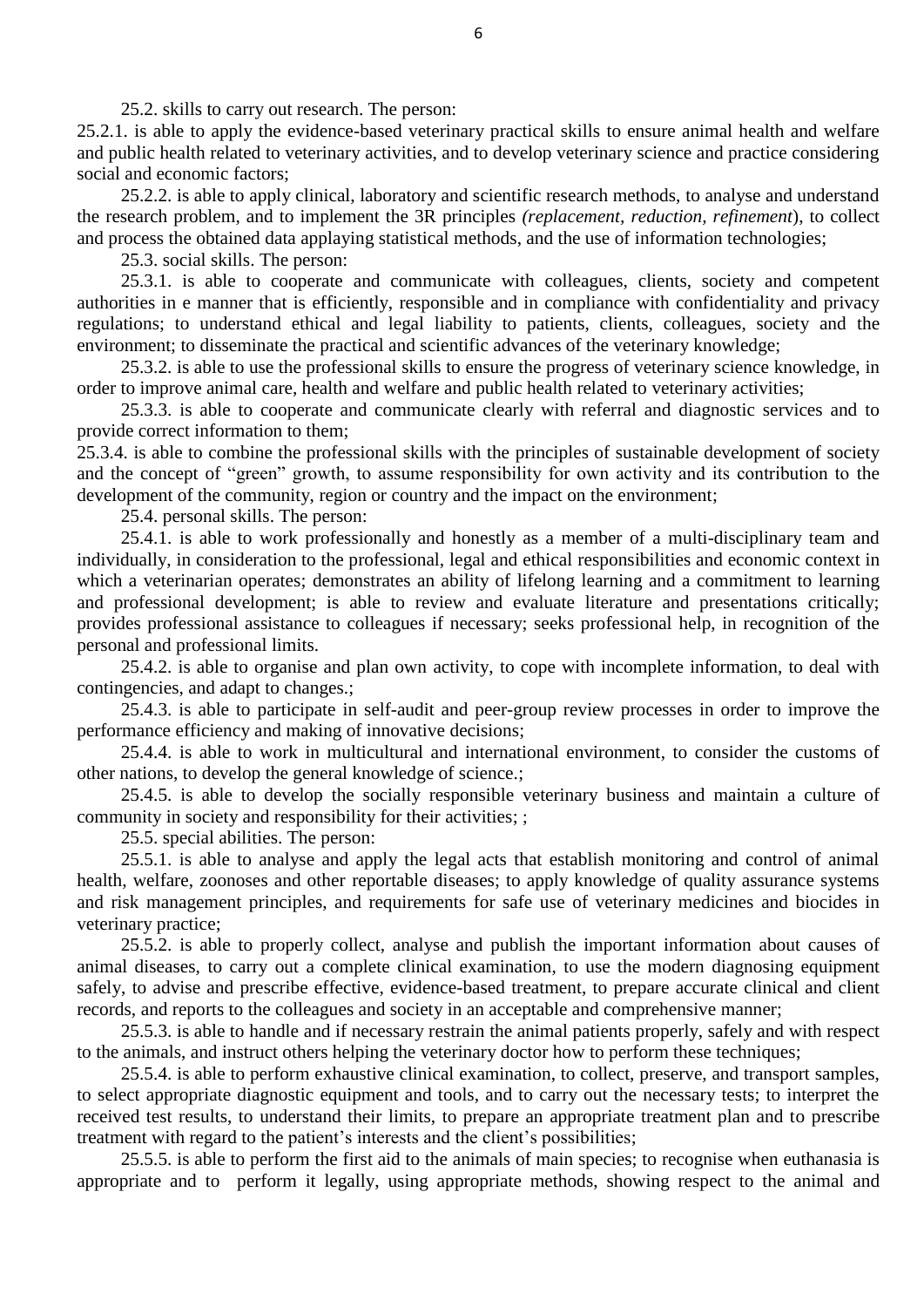sensitivity to its owner or other persons; to inform the owner about appropriate destruction and other safe disposal possibilities of the carcase;

25.5.6. is able to assess the animal health, welfare and nutrition condition, to advise the animal breeders on the principles of keeping, caring, raising and feeding of an animal or groups of animals; to observe the veterinary certification principles;

25.5.7. is able to recognise the signs of zoonoses and reportable diseases, as well as signs of violence against animals, to undertake appropriate means, including notification of competent authorities; to apply the principles of biosecurity in order to minimize a risk of contamination of the equipment, clothing, premises, and environment until the disease is eliminated;

25.5.8. is able to prescribe the medicines for the animals responsibly, in accordance with the valid legal acts, to ensure safe storage and disposal of veterinary pharmaceutical waster in accordance with the valid Lithuanian and the European Union legal acts and instructions, to register and inform about the noticed adverse impact of medicinal product;

25.5.9. is able to apply the principles of sterilization the surgical equipment and instruments; safely perform sedation, general and regional anaesthesia using appropriate drugs; perform aseptic surgery correctly; assess and manage pain;

25.5.10. is able to perform pathological anatomic and microscopical examinations of carcases, to register the encountered changes, to take, store and transport samples and to assess their results;

25.5.11. is able to perform ante-mortem and post-mortem inspection of animals destined for the foodchain, including paying attention to welfare aspects; to correctly identify risk factors affecting the quality and safety of products of the animal origin, with consideration to animal's nutrition and used medicinal products; to exclude those animals whose condition means their products are unsuitable for the food-chain; to assess the carcase's quality, safety and suitability for food;

25.5.12. is able to advise on, and implement, preventative and eradication programmes appropriate to animal species and in compliance with accepted legal acts on animal health, welfare, public health and environmental protection.

#### **CHAPTER IV TEACHING, LEARNING AND ASSESSMENT**

26. The strategy of teaching, learning / studying and assessment has to reflect completely the character of studies of veterinary medicine and to promote active participation of the students in the study process.

27. The teaching has to be based on conveyance of knowledge and training of abilities enabling the student to become responsible for his/her own professional competence. The teaching has to be based on the fundamental knowledge of veterinary medicine and the latest achievements in the field of science. The teaching has to expand the understanding of the fundamentals of the study programme and to safeguard the opportunity for the students to improve the reflective skills.

28. The teaching and learning methods have to be based on lifelong learning concept and to induce continuous professional development.

29. The teaching and learning methods have to be effective and versatile; the tasks for independent work have to be in compliance with learning outcomes of the study programme, to motivate the students to use student's and teacher's time and material resources (libraries, laboratories, equipment, etc.) rationally.

30. The gnoseological, habituating, exploratory, control, self-control and methods inducing independent studies are recommended for teaching and learning:

30.1. the gnoseological methods are directed at the development of cognitive skills and conveyance of knowledge (conveyance of cognition and knowledge through academic practice), perception of knowledge (narrative, conversation, illustration, demonstration, observation, learning through cooperation, situation modelling). These methods may be implemented by choosing the form of sessions;

30.2. the habituating methods are directed to development of practical abilities (including transferrable) (discussion, researches, individual or group works (projects), imitation). These methods may be implemented through workshops and seminars in small groups;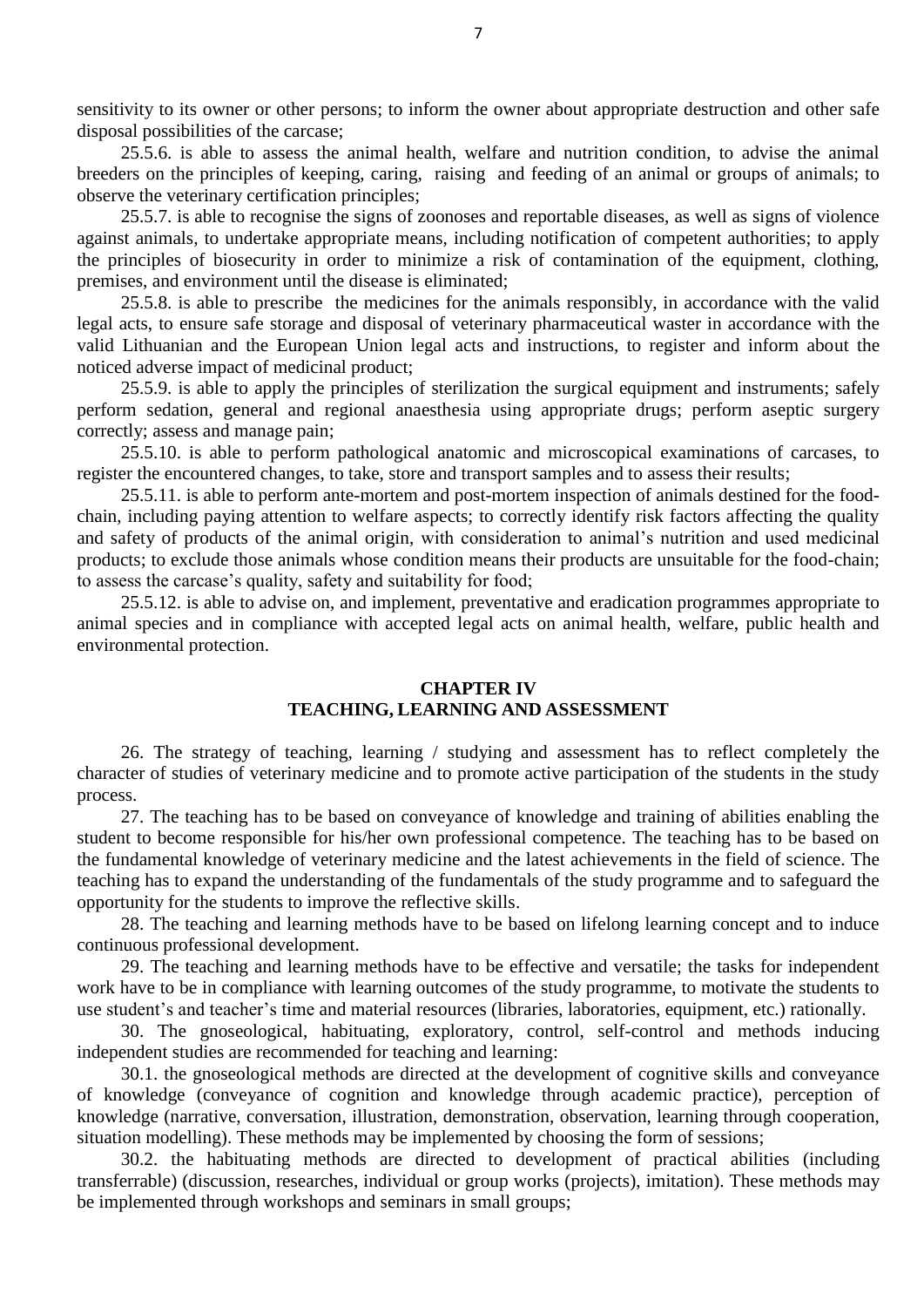30.3. it is recommended to apply the teaching methods related to clinical practice, when the information is matched with the task at once, as the main methods in the studies of clinical modules. The workshops have to be included into the study process, when simulations, tissue and organ preparations, views of visual teaching material, patient tutoring and analysis of clinical cases in the animal clinics of higher education institutions, animal clinics of stakeholders, animal farms, or slaughterhouses are used;

30.4. the number and diversity of healthy and ill animals, materials of animal origin, and animal byproducts have to be sufficient and appropriate for safe practical teaching;

30.5. the methods stimulating independent studies are reflexion, case analysis, problem solving, learning by doing, learning by teaching others, learning from experience, individual search for problem solution, control, self-control and other methods;

30.6. the exploratory methods of exploratory character (e.g., search for information, reflexion, information analysis and synthesis, performance analysis, application of particular research method, data interpretation, etc.) have to be used as a ground for independent studies;

30.7. the control and self-control methods guarantee a feedback on professional preparation to the teacher and students. These methods enable the student to perform more thorough applied researches described in the course and final works.

31. The teaching and learning methods may be active (seminars of problem analysis and solution, teaching and work practical training, preparation of report or presentation, discussion, projects, research work, and other methods oriented to active, independent work of students or work performed by students under the teacher's supervision), passive (lectures, workshops, seminars and other methods attributed to traditional concept of studies) and interactive (electronic teaching courses of the subject, conferences in virtual environment, online pages of teaching material, products of video lectures, etc.). The same methods may be applied in different cycles of studies; however, the content and complexity of tasks, expression of student's independence and aimed outcome must differ.

32. The studies have to be linked to scientific researches and its dissemination in practice. This may be achieved with the help of such forms as scientific researches of students, scientific-practical seminars, application of scientific researches performed by teachers to explain theoretical subjects, etc. The students are encouraged from the very beginning of their studies to take part in the scientific activities and to improve their knowledge, social, personal and special abilities consistently and purposefully.

33. The learning outcomes of the subject (module) shall be assessed according to ten-point grading system. The institution of higher education has to determine the organisation principles of students' achievements assessment, its implementation procedure and quality management assessment during the course of studies. The evaluation system and procedure of the learning outcomes have to be based on the following principles: validity (assessment is related to expected learning outcomes); reliability (the received assessment information and results have to be objective and cannot change when the assessing person is changed); clarity (the assessment system has to be informative and comprehensible to evaluators and persons who are evaluated); usefulness (the assessment has to contribute to implementation of the goals of the study programme and achievement of the learning outcomes); impartiality (the same assessment methods have to be applied for all the persons being assessed); and publicity (the assessment is based on public criteria, while the assessment results and their explanation are accessible to all the assessed persons).

34. The assessment system may include various assessment methods (diagnostic, formative, summative, etc.) that allow the students to demonstrate their specific and general abilities, understanding and knowledge of the veterinary study field. The assessment strategy of the students' achievements shall be developed together with the subject's descriptor by the teachers preparing the curriculum of the subject/module:

34.1. the diagnostic assessment is applied in order to check the minimal necessary readiness of the student for sessions, to determine the initial level of the student's knowledge and skills for assessment of later progress, and to help the teachers to choose the teaching methods and/or to adjust the content of studies by creating conditions for the students to achieve the aimed learning outcomes as efficiently as possible;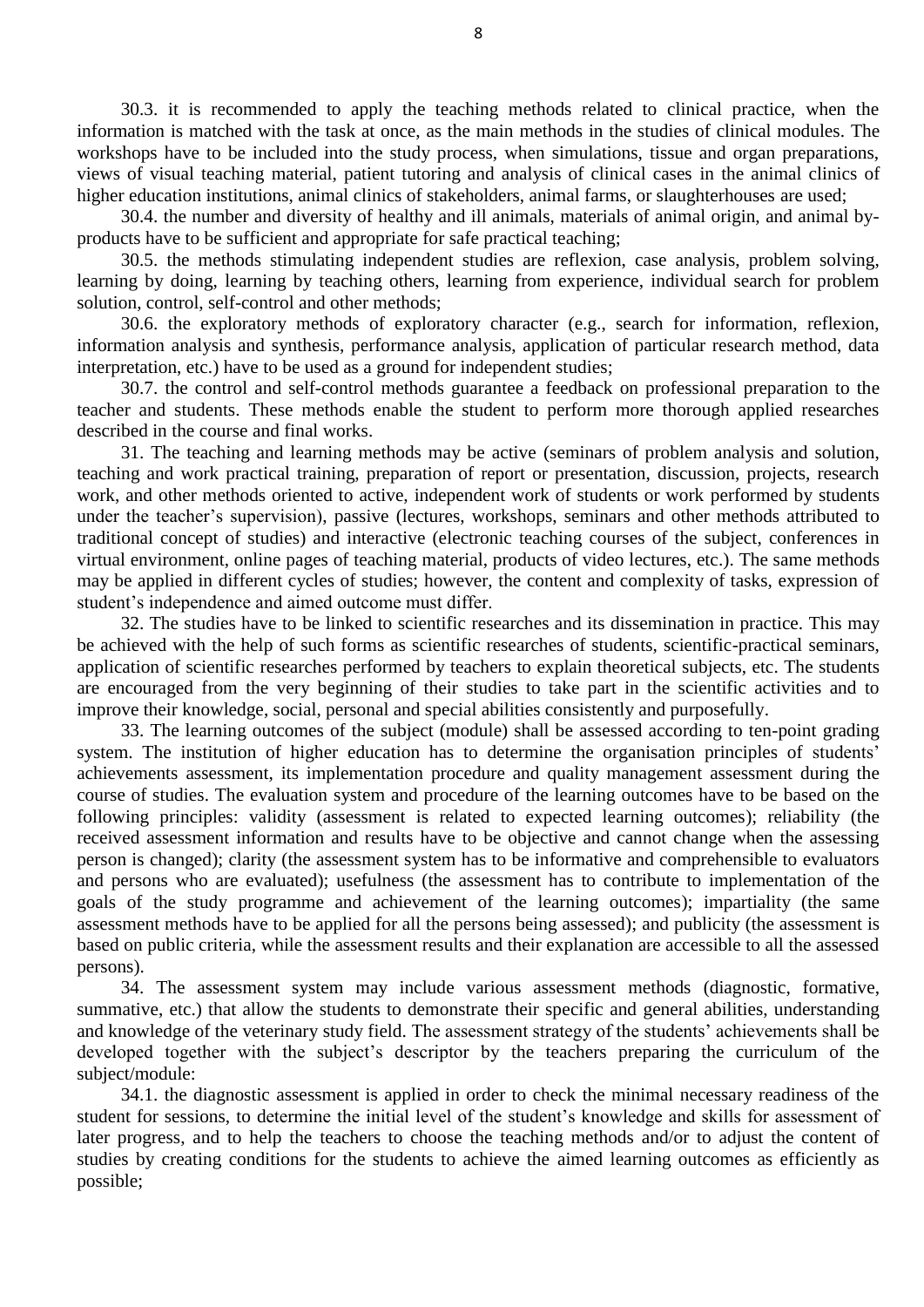34.2. the formative assessment is applied in order to assess critically and to correct learning of the students in the part of the study programme, where practical and social skills are important (problem solving, practical training, etc.). In order to evaluate general competences, the formative assessment is usually performed through feedback from various sources (teacher – group – person's self-assessment, and other methods);

34.3. the summative assessment is applied in order to assure active work of the students in the course of entire semester and to evaluate the learning outcomes of certain subject/module. The cumulative grade is a part of summative assessment.

35. Possible assessment modes (forms): written or oral examination, colloquium, assessment of laboratory or practical works, test, survey, testing, case analysis, analysis of disease history, project-based tasks, presentations, essay, reflexions, peer reviews, reports, course paper, report on practical training and its defence, qualification exam, final work and its defence, etc.

36. The students may account in alternative modes in case they have disability or special needs, because of which they cannot be examined in the usual procedure. The alternative assessment method shall be selected by the teacher individually and it has to enable evaluation of the achieved learning outcomes.

37. Before the teacher starts teaching the subject, the teacher has to inform the students about assessment procedure of learning outcomes, state the thorough curriculum, goals of the subject, expected learning outcomes, particular assessment strategy of the taught subject the learning outcomes (influence of interim tests on final grade), progress possibilities (in case of what outcomes, the subject has to be repeated or the exam may be repeated, etc.), assessment procedure and criteria.

38. A very important component of learning outcomes assessment is the provision of feedback to the students about their achievements (outcomes) and substantiation of evaluation, as well as students' feedback to the teacher in order to improve and develop the effectiveness of the study process and to improve the teaching quality. The students have to receive the feedback about their works on set time scale. The evaluation of learning outcomes has to be supported by constructive comments based on clear assessment criteria.

39. If the student disagrees with the assessment of the learning outcomes and/or its explanation and/or assessment procedures, s/he has the right to appeal. The higher education institution must have clear rules on filing and consideration of appeals and complaints.

#### **CHAPTER V**

#### **REQUIREMENTS FOR IMPLEMENTATION OF STUDY PROGRAMMES**

40. General requirements for academic staff in the study field of veterinary:

40.1. the foundation of studies is based on competent and qualified teachers, who create general academic environment and show an example to the students. The factors, according to which general competence of the teachers is assessed: experience, research activities, ability to communicate fluently in at least one foreign language, interest and activeness in creating effective and advanced teaching methods, recognition in professional, scientific and other communities, participation in professional and educational training programmes, professional insight;

40.2. the teachers have to show interest in scientific novelties, participate in the scientific activities, and be able to advice the students on curricula and career, and to know and understand the criteria regulating quality of studies used to accredit the study programmes;

40.3. the certification of teachers shall be conducted in the procedure established by the higher education institution. The research, pedagogical and practical activities of teachers are assessed. The supervisors of practical training shall have at least the master's degree in veterinary field or an equivalent veterinary doctor's qualification and at least 3 years of practical work experience. It is preferred for the teachers to have specialised in a specific field of veterinary medicine;

40.4. at least 60 percent of the teachers of integrated study programme of veterinary medicine must have PhD, where the field of research activities of at least 50 percent of the teachers has to correspond to the subjects they teach. At least 20 percent of the volume of the subjects in the study field has to be taught by teachers, who have a title of professor;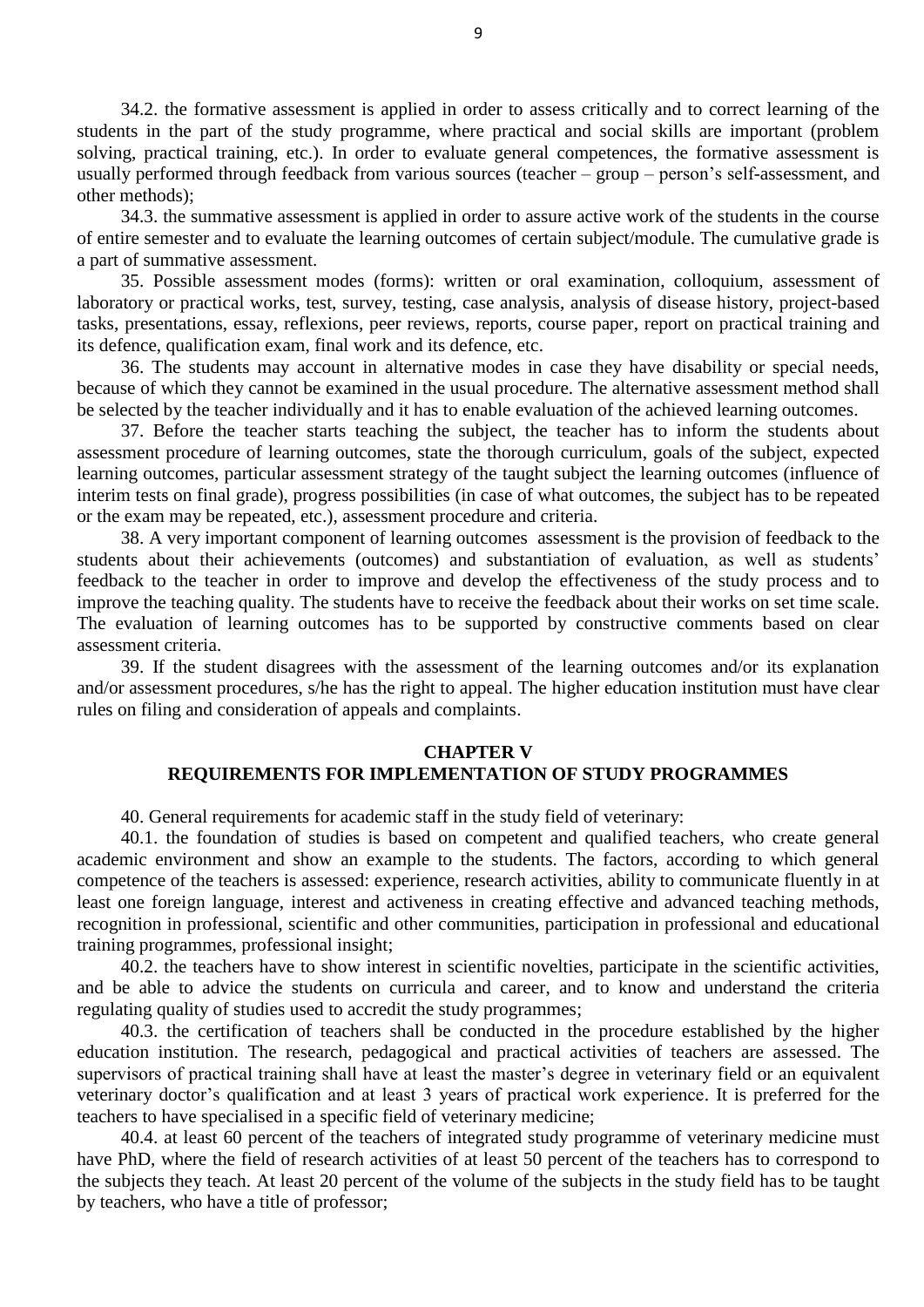40.5. half of the teachers of college studies must have the practical work experience in the area of taught subject/module of at least 3 years. At least 10 percent of the subjects have to be taught by scientists. The practical sessions (practical works and workshops) of the students in colleges have to be supervised by the person, who has at least the bachelor's or professional bachelor's degree in the field of the taught subject;

40.6. the professional and educational competence of teachers has to be improved in the procedure established by the higher education institution.

41. Implementation of the studies:

41.1. the study programme is implemented through subjects (modules). The studies of each subject (module) end in exam or evaluation of the independent work (project) of the student according to the assessment procedure of learning outcomes approved and published by the higher education institution;

41.2. one or several subjects of the programme may be taught as a part of the module or integrated with other subjects:

41.3. the content of theoretical and practical teaching and distribution among various groups of subjects has to be balanced and coordinated by the decision of the higher education institution in such a way that the acquired knowledge, experience and abilities would be acquired that would allow the student to achieve the aimed outcomes;

41.4. the higher education institution has to establish volumes of contact work and independent work of students for each part of college or university studies with regard to specific features of the part in question;

41.5. the information about studies (timetables, curricula, descriptors of subjects (modules), assessment strategy, material of studies, etc.) has to be provided in the information system of the higher education institution and it has to be easily accessible to the students.

42. Requirements for practical training:

42.1. practical training is an integral and compulsory part of each study programme. It links veterinary skills and knowledge acquired during the course of the studies with practical experience, training the ability to work in real environment, to work in team, and to assess critically the limits of selfcompetence;

42.2. practical training is attributed to the subjects (modules) in the study field. The total volume of practical training has to be at least 20 study credits in the integrated study programme and at least 29 study credits in the college study programme. The practical training may be taught as a separate subject or module or as a part of certain subject or module;

42.3. the reflective character of practical training tasks is recommended (diary writing, registration journal of patients (animals), reflexion, analytical analysis of practical experience in report, etc.);

42.4. the supervisors of practical training have to be involved in the process of organisation and improvement of content of practical tasks and practical training and assessment of the trainee;

42.5. the higher education institution suggests a list of possible places for the practical training to the students. The student may find a place for practical training himself / herself, yet its compliance with the established criteria shall be evaluated by the higher education school. The practical training of veterinary medicine may be organised in animal clinics of higher education institution, private veterinary clinics, veterinary laboratories, veterinary pharmaceutical companies, State Food and Veterinary Service and its territorial units, National Assessment Institute of Food and Veterinary Risk, zoos, stock farms, slaughterhouses and other institutions engaged in veterinary doctor activities. When the institution for practical training is chosen, a trilateral agreement between the student, the higher education institution and the institution of practical training is made;

42.6. when the students account for practical training, they shall submit a report on the performed practical training in the form established by the higher education institution, where the tasks performed during the practical training and the received results have to be presented and analysed (in case of clinical practical training, the completed registration journal of the patients has to be also submitted).

43. Requirements for completion of the studies:

43.1. the college study programme ends in preparation of final professional bachelor's work (project), evaluation of its defence and final qualification exam: